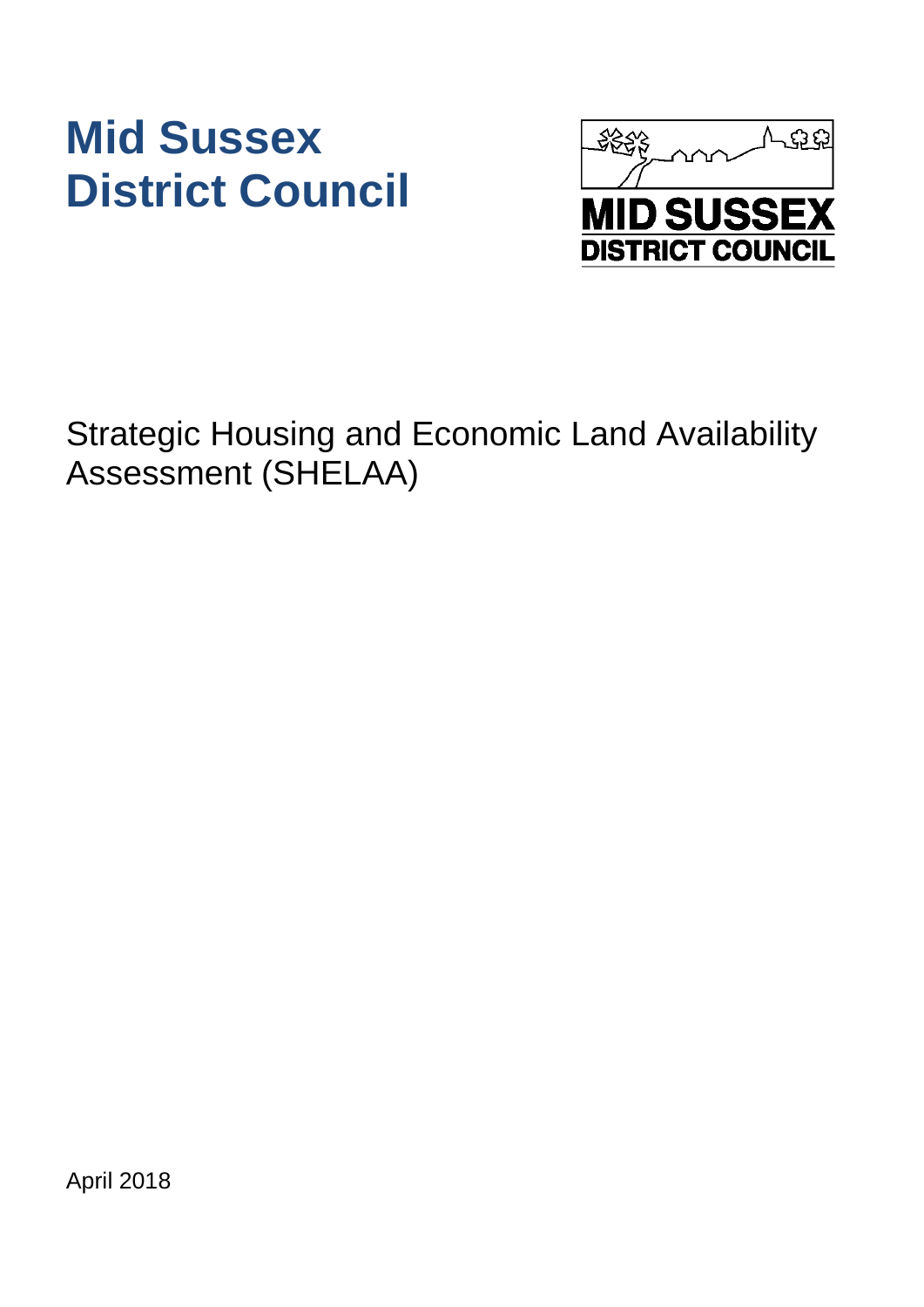## **CONTENTS**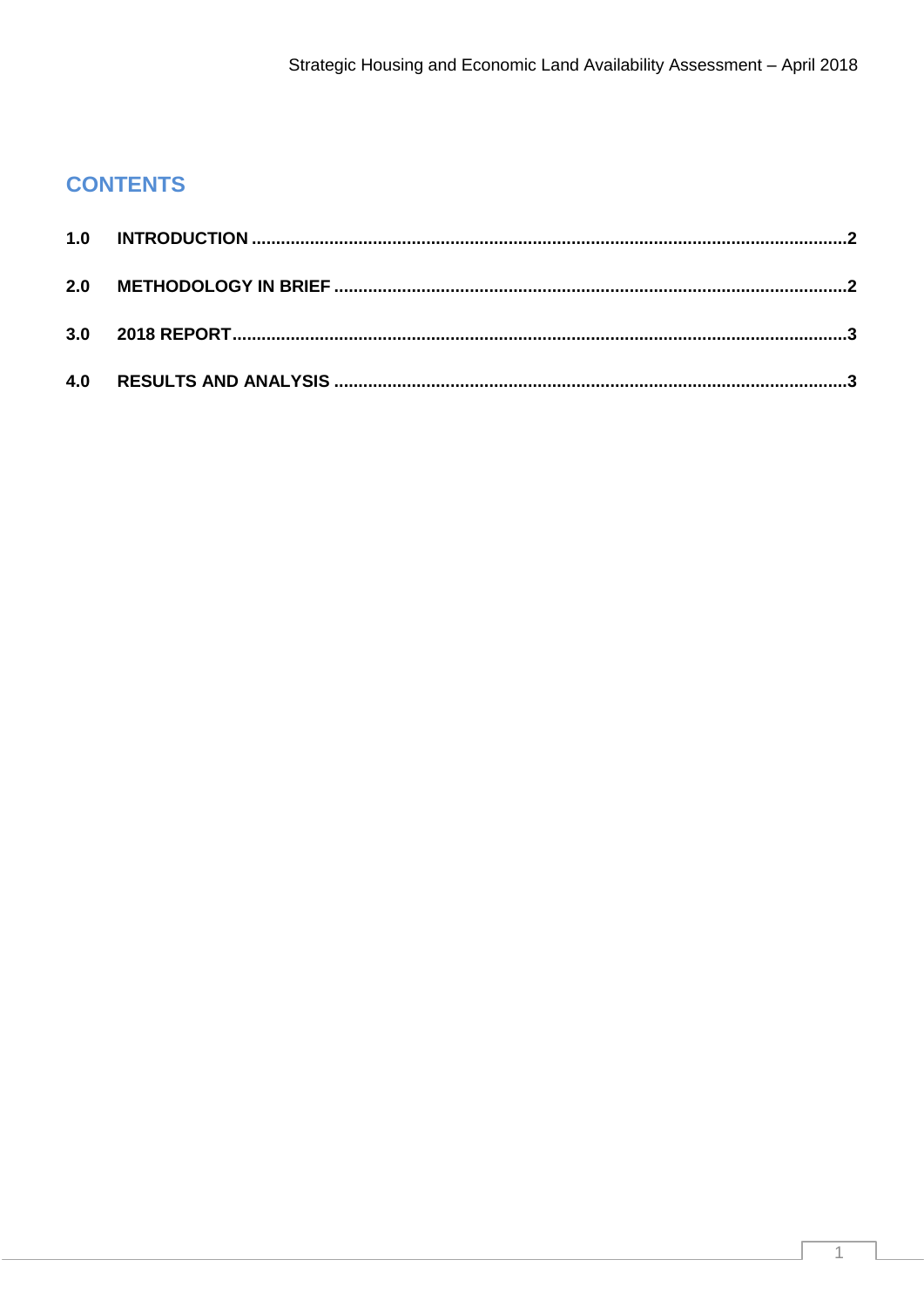### <span id="page-2-0"></span>**1.0 Introduction**

- 1.1 The National Planning Policy Framework ("NPPF") requires local planning authorities to produce a strategic housing and economic land availability assessment to identify sufficient land to meet their housing need over the plan period (NPPF, paragraph 159). The NPPF goes onto state that local planning authorities should also assess the existing and future supply of land for economic development (NPPF, paragraph, 161). The NPPF identifies advantages of combining assessments for housing and economic development as part of the same exercise.
- 1.2 The Assessment is an evidence-gathering exercise which identifies the location of potential housing and employment sites in the District to inform the plan-making process. It does not in itself determine whether a site should be allocated for housing development but is the first step in the process

The purpose of this Document is to:

- Identify sites and broad locations with potential for housing and employment;
- Assess their development potential; and
- Assess their suitability for development and the likelihood of development coming forward.
- 1.3 **The SHELAA should be seen as a wide-ranging 'palette of sites' to inform possible choices for the development plan documents. It is an aid to plan-making only, presenting the facts about available housing and employment land. It is not a statement of Council policy and does not rank or compare sites. It does not allocate land, pre-empt or prejudice any decision the Council may make in the future on any particular site or settlement and does not alter any existing policies or land use designations as set out in the Development Plan.**

#### <span id="page-2-1"></span>**2.0 Methodology in brief**

- 2.1 The Council has produced this Document in accordance with the published Strategic Housing and Employment Land Availability Assessment Methodology (April 2018) which is available to view on our website. It closely follows the recommended process set out in the Government Practice Guidance<sup>1</sup>. Guidance states where standard methodology is followed correctly, "a local planning authority should not need to justify the methodology used in preparing its Assessment, including at independent examination".
- 2.2 The preparation of the SHELAA methodology has involved liaison with key stakeholders including representatives from the development industry and local authorities within the functional housing and economic market areas<sup>2</sup>.
- 2.2 This SHELAA represents a significant change from the SHLAA (2016) and SELAA (2016) previously published. It is a new type of document both in terms of content and format. The SHELAA is now comprises a long list of nominated sites, that will be considered further in the Site Selection Report. There is a map for each site along with a completed pro forma that sets out the constraints and an initial conclusion regarding the suitability, availability and achievability of sites, along with an indicative timescale of delivery. There is a list of site that are excluded from detailed assessed as it is not of a scale that meets the size threshold. Summary maps have also been prepared which identifies SHELAA sites by location.

 <sup>1</sup> National Planning Policy Guidance

 $2$  Further information on this liaison is set out within the SHELAA Methodology (April 2018)